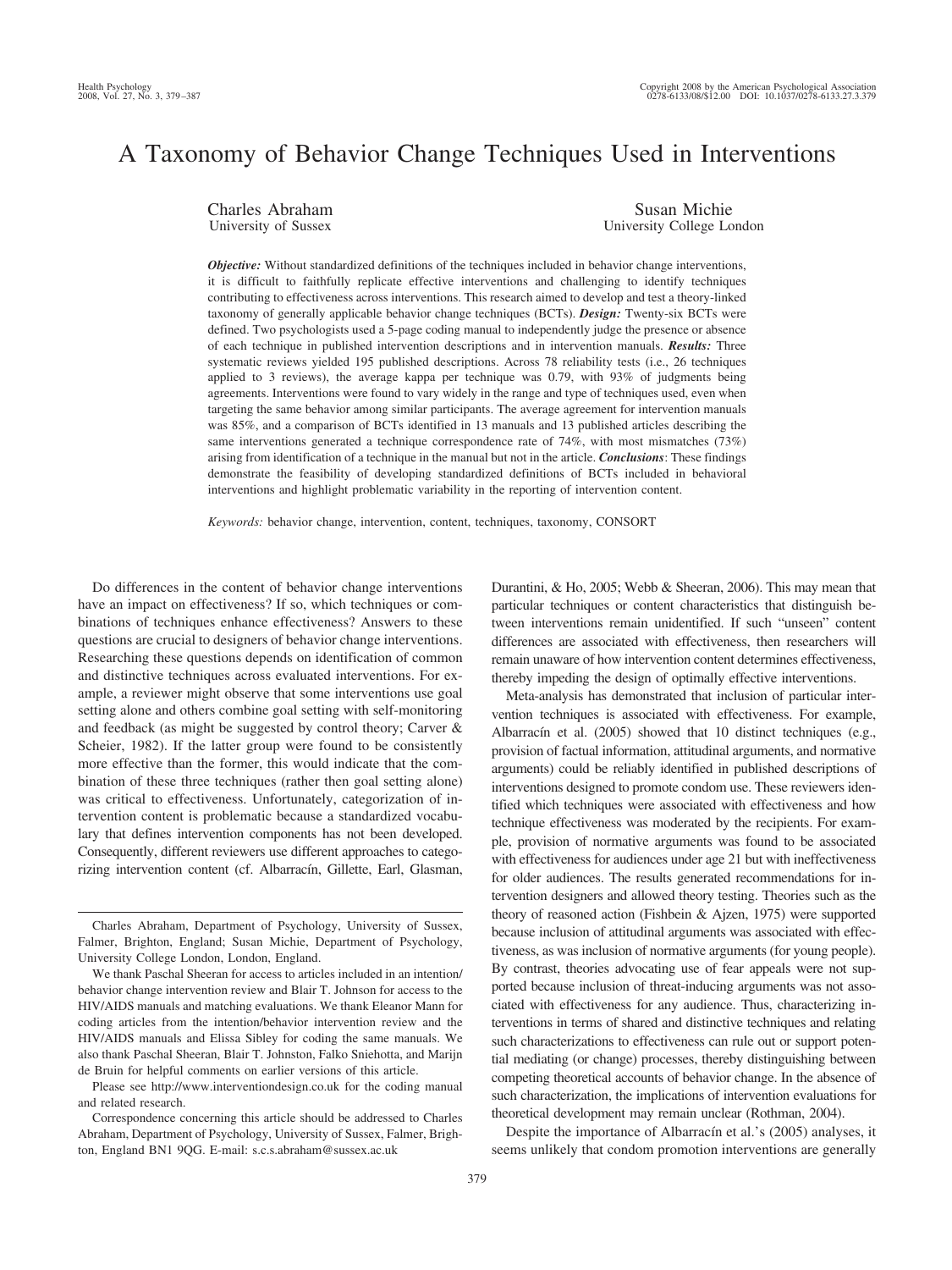composed of only 10 distinct techniques. Consequently, it is possible that associations between currently identified techniques included in interventions and intervention effectiveness could be overshadowed by uncategorized content differences. The need for more comprehensive categorization systems is further emphasized by reviews from other behavioral domains (e.g., Webb & Sheeran, 2006). For example, Hillsdon, Foster, Cavill, Crombie, and Naidoo (2005) reviewed community-based physical activity interventions and identified techniques which were more frequently found in effective interventions, namely, instruction by means of written materials, encouraging self-monitoring and providing telephone support. Thus, a range of behavior change technique definitions is required to comprehensively relate effectiveness to intervention content across behavioral domains, thus illuminating when and how content matters to effectiveness.

Considerable progress has been made in standardizing the description of intervention evaluations through acceptance by journal editors of the CONSORT (Moher et al., 2001) and TREND statements (Des Jarlais, Lyles, & Crepaz, 2004), which specify information that should be included in published reports. Davidson et al. (2003) have augmented these guidelines by proposing that behavioral scientists should also report (a) the content or elements of the intervention, (b) the characteristics of those delivering the intervention, (c) the characteristics of the recipients, (d) the setting (e.g., worksite), (e) the mode of delivery (e.g., face-to-face), (f) the intensity (e.g., contact time), (g) the duration (e.g., number of sessions over a given period), and (h) adherence to delivery protocols. Such standardization combined with use of standard measures of behavior change (e.g., Semaan et al., 2002) should greatly accelerate the identification of factors associated with behavior change. Yet clarity concerning the "content or elements" of behavior change interventions remains problematic because although CONSORT guidelines specify that evaluators should report "precise details of interventions [as]... actually administered" (Moher et al., 2001, p. 1192), there is no standardized vocabulary with which to describe the techniques used by designers of behavior change interventions. Consequently, unlike descriptions of reinforcement schedules in Skinner's (1938) experiments, intervention descriptions included in published evaluations of behavior change interventions are variable and subjective in both language and format.

Particular theory-based techniques and combinations of techniques have been clearly defined (e.g., motivational interviewing; Rollnick & Miller, 1995). In such cases, reviewers can reasonably assume that different research teams applying these techniques are using similar procedures and so are likely to be eliciting the same underlying change processes. Moreover, some published evaluations of health behavior interventions clearly list the techniques used in the intervention. For example, Inoue et al. (2003, pp. 157–158) noted the intervention involved "explaining the benefits of physical activity," using a "decisional balance," encouraging "goal setting [and] self-monitoring," inviting participants to sign a "contract to maintain an active lifestyle," and "control[ling] reinforcers encouraging physical activity." This multicomponent intervention also included advice "to seek support of family and friends" and lessons on use of "positive self talk" and "relapse prevention" techniques. In this case, the content of the intervention is described in terms of discrete techniques that can be translated into practical delivery procedures and materials in an appropriate

manual, thereby facilitating replication and adoption. Unfortunately, many published intervention descriptions focus primarily on modes of delivery and/or the type of person delivering the intervention component (Davidson et al., 2003), for example, "counseling sessions," "classes," "discussion groups," "peer-led laboratories," and so forth. Such descriptions mask procedurally and theoretically distinct designs and so fail to highlight techniques that may be critical to effectiveness. Consequently, reviewers may be limited to relating effectiveness to the settings in which interventions occur (e.g., worksite interventions; Proper et al., 2003) rather than to their content. Unsurprisingly, reviewers have continued to call for more precise, standardized descriptions of intervention content (e.g., Neumann et al., 2002; Semaan et al., 2002).

In addition to promoting identification of intervention techniques associated with effectiveness and facilitating theory testing through meta-analyses, standardized descriptions of intervention content would facilitate the fidelity of intervention operationalization in replication studies and applications. The present variability in intervention descriptions may inhibit faithful adoption of effective interventions (e.g., by health promotion agencies), thereby curtailing their contribution to evidence-based practice (Bellg et al., 2004; Michie & Abraham, 2004; Nation et al., 2003). This is especially likely if, as is often the case, detailed intervention manuals and assessments of adherence to protocols are not available. For example, if a technique associated with effectiveness is not identifiable in available intervention descriptions, then adopting agencies are likely to omit this technique. If the intervention is then found to be ineffective, this may be wrongly attributed to delivery failures rather than to (unnoticed) deviations from the original content.

Comparable challenges have been addressed in identifying and defining empirically supported psychological treatments for psychological and psychiatric conditions. For example, a task force established by Division 13 of the American Psychological Association sought to identify psychological treatments that had been found to be effective for particular conditions with a view to developing treatment manuals with which to train practitioners (Chambless & Ollendick, 2001). A foundational first step for such work is the definition and identification of commonly used change techniques.

## The Present Research

Having established the need for a common vocabulary in terms of which content components of behavior change interventions can be defined and described, we set ourselves two objectives: first, to develop and extend existing lists of content components into a set of distinct, theory-linked definitions of behavior change techniques (BCTs) and, second, to test whether these definitions could be used to reliably identify techniques included in interventions on the basis of intervention descriptions. If such a reliable taxonomy was developed, it could be used to identify specific techniques included in a range of behavior change interventions, thereby clarifying differences and similarities in intervention content (e.g., among those targeting similar behaviors in similar settings). This detailed characterization would facilitate exploration of the impact of content differences on effectiveness. In addition, a taxonomy of techniques would provide the foundation for standardized descriptions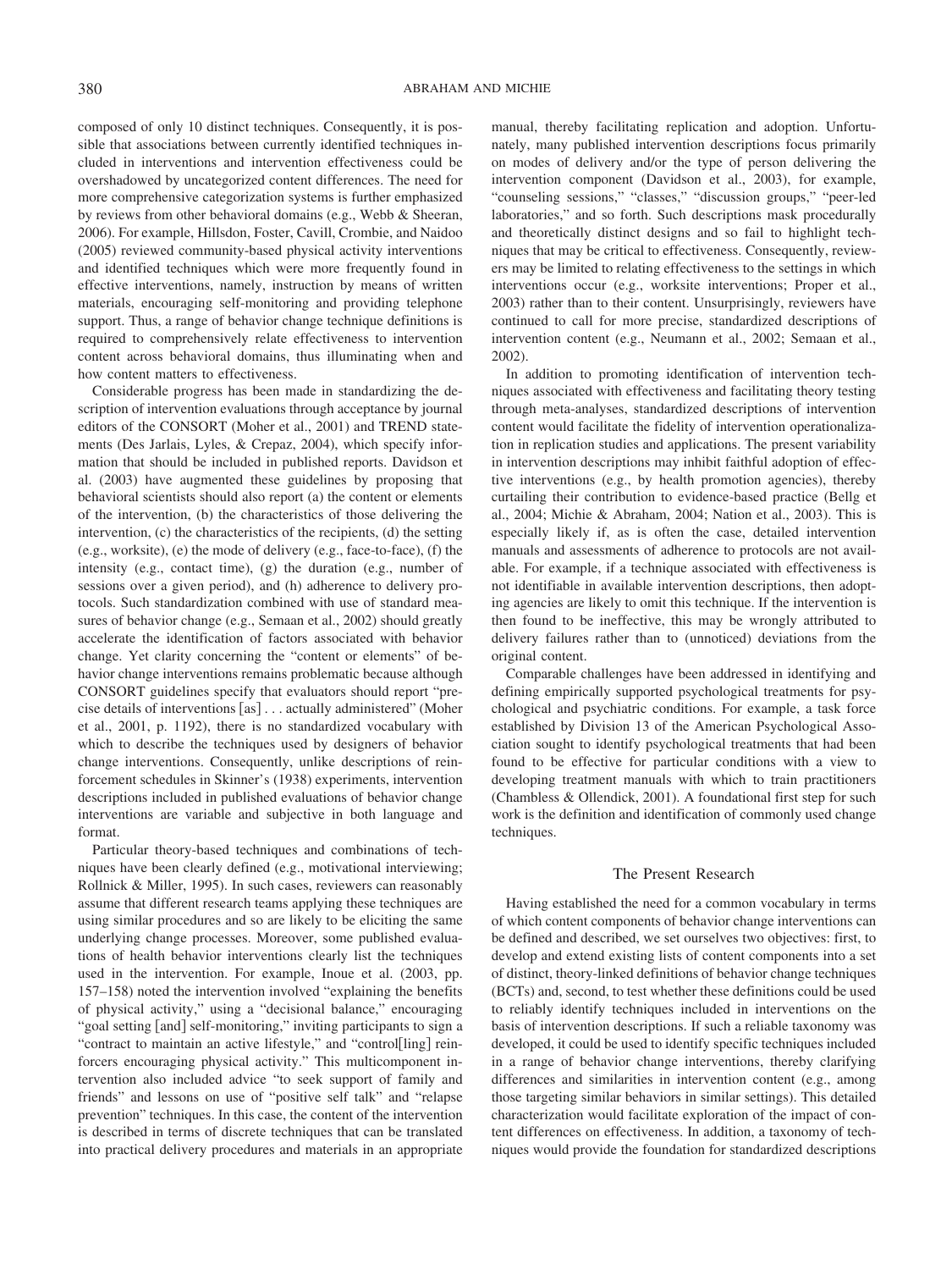of intervention content in published articles and manuals, which would enhance replication fidelity.

#### Method

#### *Developing a Theory-Linked Taxonomy of BCTs*

Researchers have categorized messages included in health promotion videos (e.g., Herek, Ganzales-Rivers, Fead, & Welton, 2001) and leaflets (Abraham, Southby, Quandte, Krahé, & van der Sluijs, 2007), listed principles of social influence (Cialdini, 1995), and categorized techniques used to implement changes in professional practice (Leeman, Baernholdt, & Sandelowski, 2007), but there are few available lists of discrete BCTs used in health behavior interventions. We identified three potentially useful lists. First, the transtheoretical model (Prochaska, DiClemente, & Norcross, 1992) specified 10 processes of behavior change, namely, consciousness raising, self-reevaluation, self-liberation, counterconditioning, stimulus control, reinforcement, helping relationships, dramatic relief, environmental reevaluation, and social liberation. Second, in a review of interventions designed to prevent weight gain, Hardeman, Griffin, Johnston, Kinmonth, and Warehman (2000) used 19 behavior change methods to describe intervention content, namely, specifying a behavioral goal, selfmonitoring, agreeing on a contract, providing incentives contingent on behavior, using graded tasks, increasing skills, rehearsal of skills, stress management, planning, use of prompts or cues, changing the environment, social support or encouragement, persuasive communication, information about behavioral outcomes, use of personalized messages, modeling or demonstrating a behavior, setting homework, personal experiments to gather data, and experiential tasks to change motivation. Third, in a metaanalysis of interventions designed to increase physical activity, Conn, Valentine, and Harris (2002) identified 20 separate intervention components. These were behavioral modification, cognitive modification, prompting greater commitment, use of rewards, agreeing on a contract, considering advantages and disadvantages of a behavior, providing a supervised class at a set time, behavioral prescription, providing feedback about performance, fitness testing, goal setting, providing health education information, providing health risk appraisals, relapse prevention training, selfmanagement, self-monitoring, providing opportunities to watch others performing the behavior, social support, stimulus control, and thought restructuring. These lists usefully identify specific BCTs that could be widely applied (e.g., use of rewards or selfmonitoring), and it is reassuring to note the considerable overlap in identification of BCTs used to promote physical activity and healthy eating. However, in these lists, specific techniques are mixed with general theoretical approaches (e.g., behavioral modification), modes of delivery (e.g., use of supervised classes), intervention settings (e.g., homework), and behavior-specific procedures (e.g., fitness testing must presumably affect behavior change through the mechanism of feedback), thus cutting across the classes of characterization proposed by Davidson et al. (2003). We aimed to refine these lists into a set of theory-linked techniques that could be used to characterize intervention content across behavioral domains, separately from the other characteristics defined by Davidson et al. (2003).

A pilot study (Michie, Abraham & Jones, 2003) was conducted to identify techniques listed by Hardeman et al. (2000) that had been used in interventions included in a Cochrane review of rigorously evaluated interventions to promote physical activity (Hillsdon, Foster, Cavill, Crombie, & Naidoo, 2005). A standard definition of each BCT was developed, and intervention descriptions in primary studies were coded for inclusion or exclusion of defined BCTs. Discussion during this inductive process resulted in refinement of technique definitions and identification of additional techniques. Following conceptual and theoretical analyses of technique definitions, a five-page coding manual was written (and is available on request). This includes coding instructions on how to identify techniques in intervention descriptions and definitions of 26 BCTs. This manual can be used to ascertain whether an intervention description refers to any or all of the 26 defined BCTs. Abbreviated definitions are provided in Table 1. In addition to individual change techniques, the list includes four commonly applied sets of techniques, namely, relapse prevention (Technique 23, e.g., Marlatt & Donovan, 2005), stress management (Technique 24), motivational interviewing (Technique 25), and time management (Technique 26).

Our 26 defined BCTs reflect a variety of theoretical accounts of behavior change. Theories that specify the same process of behavior change (or mediating mechanisms) imply the same BCTs. For example, providing information about the consequences of an action may affect attitudes toward a target behavior. Thus, Technique 2 could be derived from theories such as the theory of reasoned action (Fishbein & Ajzen, 1975), the theory of planned behavior (Ajzen, 1991), social– cognitive theory (Bandura, 1997), and the information–motivation– behavioral skills model (Fisher & Fisher, 1992). Other theories represented by the 26 BCTs include control theory (Carver & Scheier, 1998) and related goal theories (e.g., Austin & Vancouver, 1996; Gollwitzer, 1999; Locke & Latham, 2002), as well as operant conditioning (Skinner, 1974), theories of social comparison (e.g., Festinger, 1954), theoretical accounts of the impact of social support on health-related behaviors (cf. Berkman & Syme, 1979), and explanations of the importance of stress management and relapse prevention to behavior change (e.g., Marlatt & Donovan, 2005). Further work on the translation of theories relevant to behavior change into specific change techniques would greatly facilitate theory testing and development (cf. Michie, Johnston, Francis, Hardeman, & Eccles, 2007).

Table 1 shows how we mapped defined BCTs onto these various theoretical frameworks and so illustrates how meta-analyses of intervention content and effectiveness could be used to test a variety of behavior change theories. For example, if interventions including Techniques 2–4 (provide information on consequences, provide information about others' approval, and prompt intention formation) were found to be noticeably more effective in promoting a specified behavior than interventions that did not include these techniques, this would support the theory of reasoned action (and related theories); however, if such interventions were clearly ineffective, this would imply that the theory of reasoned action did not provide a useful basis for designing interventions to change the targeted behavior. Similarly, if interventions including Techniques 10–13 (specific goal setting, self-monitoring of behavior, review of goals, and provision of performance feedback) were found to be effective, this would constitute an endorsement of control theory, whereas ineffectiveness among such interventions would imply that control theory was not a useful foundation for intervention design in that domain. Such analyses could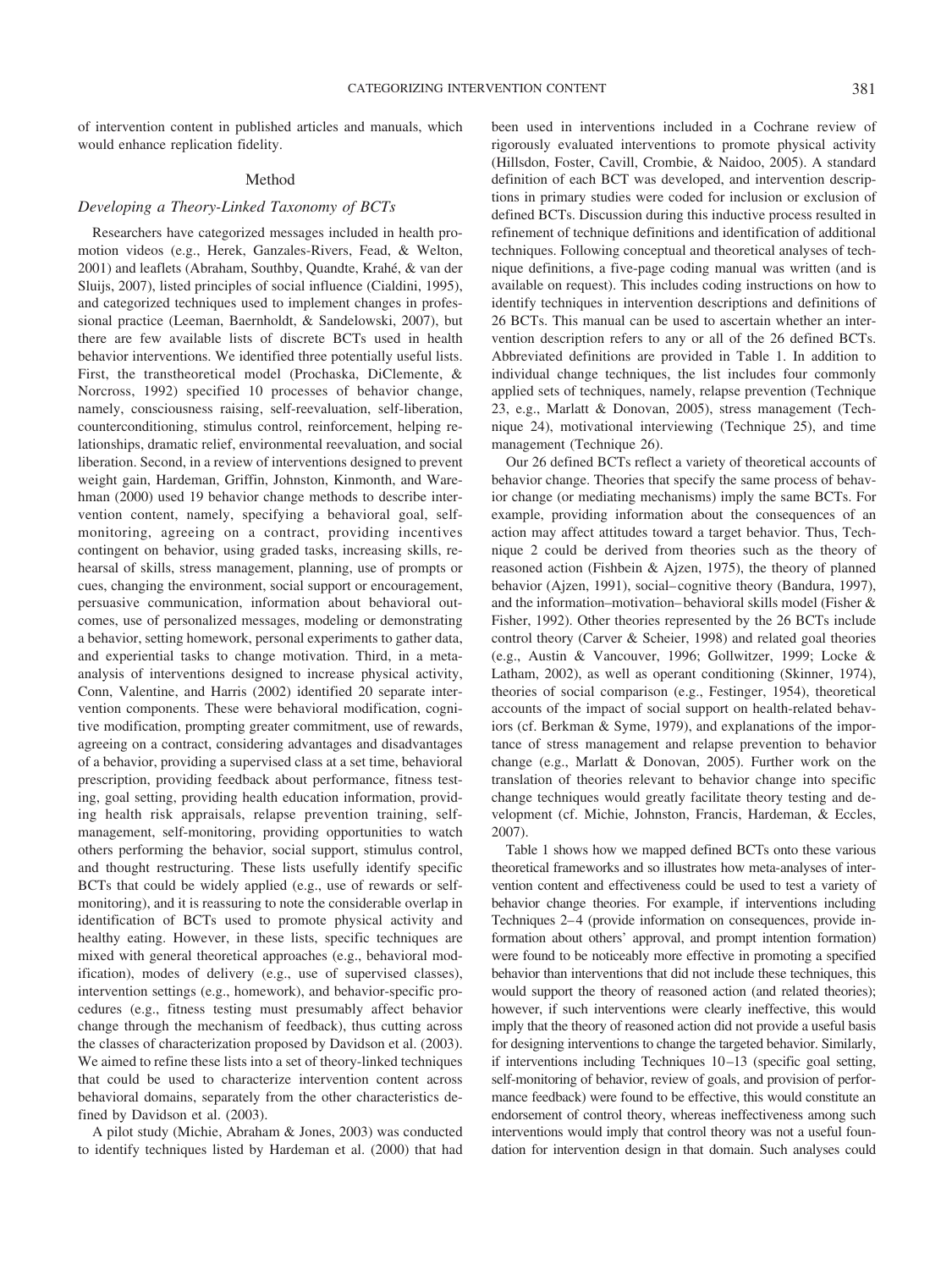#### 382 ABRAHAM AND MICHIE

## Table 1

|  |  |  |  |  |  |  |  | Definitions of 26 Behavior Change Techniques and Illustrative Theoretical Frameworks |
|--|--|--|--|--|--|--|--|--------------------------------------------------------------------------------------|
|--|--|--|--|--|--|--|--|--------------------------------------------------------------------------------------|

| General information about behavioral risk, for example, susceptibility to poor health outcomes or mortality<br>1. Provide information about behavior-<br>health link. (IMB)<br>risk in relation to the behavior<br>2. Provide information on<br>Information about the benefits and costs of action or inaction, focusing on what will happen if the person<br>consequences. (TRA, TPB, SCogT,<br>does or does not perform the behavior<br>IMB)<br>3. Provide information about others'<br>Information about what others think about the person's behavior and whether others will approve or<br>disapprove of any proposed behavior change<br>approval. (TRA, TPB, IMB)<br>Encouraging the person to decide to act or set a general goal, for example, to make a behavioral resolution<br>4. Prompt intention formation. (TRA,<br>such as "I will take more exercise next week"<br>TPB, SCogT, IMB)<br>5. Prompt barrier identification.<br>Identify barriers to performing the behavior and plan ways of overcoming them<br>(SCogT)<br>6. Provide general encouragement.<br>Praising or rewarding the person for effort or performance without this being contingent on specified |  |
|------------------------------------------------------------------------------------------------------------------------------------------------------------------------------------------------------------------------------------------------------------------------------------------------------------------------------------------------------------------------------------------------------------------------------------------------------------------------------------------------------------------------------------------------------------------------------------------------------------------------------------------------------------------------------------------------------------------------------------------------------------------------------------------------------------------------------------------------------------------------------------------------------------------------------------------------------------------------------------------------------------------------------------------------------------------------------------------------------------------------------------------------------------------------------------|--|
|                                                                                                                                                                                                                                                                                                                                                                                                                                                                                                                                                                                                                                                                                                                                                                                                                                                                                                                                                                                                                                                                                                                                                                                    |  |
|                                                                                                                                                                                                                                                                                                                                                                                                                                                                                                                                                                                                                                                                                                                                                                                                                                                                                                                                                                                                                                                                                                                                                                                    |  |
|                                                                                                                                                                                                                                                                                                                                                                                                                                                                                                                                                                                                                                                                                                                                                                                                                                                                                                                                                                                                                                                                                                                                                                                    |  |
|                                                                                                                                                                                                                                                                                                                                                                                                                                                                                                                                                                                                                                                                                                                                                                                                                                                                                                                                                                                                                                                                                                                                                                                    |  |
|                                                                                                                                                                                                                                                                                                                                                                                                                                                                                                                                                                                                                                                                                                                                                                                                                                                                                                                                                                                                                                                                                                                                                                                    |  |
| (SCogT)<br>behaviors or standards of performance                                                                                                                                                                                                                                                                                                                                                                                                                                                                                                                                                                                                                                                                                                                                                                                                                                                                                                                                                                                                                                                                                                                                   |  |
| 7. Set graded tasks. (SCogT)<br>Set easy tasks, and increase difficulty until target behavior is performed.                                                                                                                                                                                                                                                                                                                                                                                                                                                                                                                                                                                                                                                                                                                                                                                                                                                                                                                                                                                                                                                                        |  |
| 8. Provide instruction. (SCogT)<br>Telling the person how to perform a behavior and/or preparatory behaviors                                                                                                                                                                                                                                                                                                                                                                                                                                                                                                                                                                                                                                                                                                                                                                                                                                                                                                                                                                                                                                                                       |  |
| 9. Model or demonstrate the behavior.<br>An expert shows the person how to correctly perform a behavior, for example, in class or on video<br>(SCogT)                                                                                                                                                                                                                                                                                                                                                                                                                                                                                                                                                                                                                                                                                                                                                                                                                                                                                                                                                                                                                              |  |
| 10. Prompt specific goal setting. (CT)<br>Involves detailed planning of what the person will do, including a definition of the behavior specifying<br>frequency, intensity, or duration and specification of at least one context, that is, where, when, how, or<br>with whom                                                                                                                                                                                                                                                                                                                                                                                                                                                                                                                                                                                                                                                                                                                                                                                                                                                                                                      |  |
| 11. Prompt review of behavioral goals.<br>Review and/or reconsideration of previously set goals or intentions<br>(CT)                                                                                                                                                                                                                                                                                                                                                                                                                                                                                                                                                                                                                                                                                                                                                                                                                                                                                                                                                                                                                                                              |  |
| 12. Prompt self-monitoring of behavior.<br>The person is asked to keep a record of specified behavior(s) (e.g., in a diary)<br>(CT)                                                                                                                                                                                                                                                                                                                                                                                                                                                                                                                                                                                                                                                                                                                                                                                                                                                                                                                                                                                                                                                |  |
| 13. Provide feedback on performance.<br>Providing data about recorded behavior or evaluating performance in relation to a set standard or others'<br>performance, <i>i.e.</i> , the person received feedback on their behavior.<br>(CT)                                                                                                                                                                                                                                                                                                                                                                                                                                                                                                                                                                                                                                                                                                                                                                                                                                                                                                                                            |  |
| 14. Provide contingent rewards. (OC)<br>Praise, encouragement, or material rewards that are explicitly linked to the achievement of specified<br>behaviors                                                                                                                                                                                                                                                                                                                                                                                                                                                                                                                                                                                                                                                                                                                                                                                                                                                                                                                                                                                                                         |  |
| 15. Teach to use prompts or cues. (OC)<br>Teach the person to identify environmental cues that can be used to remind them to perform a behavior,<br>including times of day or elements of contexts.                                                                                                                                                                                                                                                                                                                                                                                                                                                                                                                                                                                                                                                                                                                                                                                                                                                                                                                                                                                |  |
| Agreement (e.g., signing) of a contract specifying behavior to be performed so that there is a written<br>16. Agree on behavioral contract. (OC)<br>record of the person's resolution witnessed by another                                                                                                                                                                                                                                                                                                                                                                                                                                                                                                                                                                                                                                                                                                                                                                                                                                                                                                                                                                         |  |
| Prompt the person to rehearse and repeat the behavior or preparatory behaviors<br>17. Prompt practice. (OC)                                                                                                                                                                                                                                                                                                                                                                                                                                                                                                                                                                                                                                                                                                                                                                                                                                                                                                                                                                                                                                                                        |  |
| 18. Use follow-up prompts.<br>Contacting the person again after the main part of the intervention is complete                                                                                                                                                                                                                                                                                                                                                                                                                                                                                                                                                                                                                                                                                                                                                                                                                                                                                                                                                                                                                                                                      |  |
| 19. Provide opportunities for social<br>Facilitate observation of nonexpert others' performance for example, in a group class or using video or<br>comparison. (SCompT)<br>case study                                                                                                                                                                                                                                                                                                                                                                                                                                                                                                                                                                                                                                                                                                                                                                                                                                                                                                                                                                                              |  |
| 20. Plan social support or social change.<br>Prompting consideration of how others could change their behavior to offer the person help or<br>(instrumental) social support, including "buddy"systems and/or providing social support<br>(social support theories)                                                                                                                                                                                                                                                                                                                                                                                                                                                                                                                                                                                                                                                                                                                                                                                                                                                                                                                 |  |
| 21. Prompt identification as a role<br>Indicating how the person may be an example to others and influence their behavior or provide an<br>model.<br>opportunity for the person to set a good example                                                                                                                                                                                                                                                                                                                                                                                                                                                                                                                                                                                                                                                                                                                                                                                                                                                                                                                                                                              |  |
| 22. Prompt self-talk.<br>Encourage use of self-instruction and self-encouragement (aloud or silently) to support action                                                                                                                                                                                                                                                                                                                                                                                                                                                                                                                                                                                                                                                                                                                                                                                                                                                                                                                                                                                                                                                            |  |
| 23. Relapse prevention. (relapse<br>Following initial change, help identify situations likely to result in readopting risk behaviors or failure to<br>maintain new behaviors and help the person plan to avoid or manage these situations<br>prevention therapy)                                                                                                                                                                                                                                                                                                                                                                                                                                                                                                                                                                                                                                                                                                                                                                                                                                                                                                                   |  |
| May involve a variety of specific techniques (e.g., progressive relaxation) that do not target the behavior<br>24. Stress management (stress theories)<br>but seek to reduce anxiety and stress                                                                                                                                                                                                                                                                                                                                                                                                                                                                                                                                                                                                                                                                                                                                                                                                                                                                                                                                                                                    |  |
| Prompting the person to provide self-motivating statements and evaluations of their own behavior to<br>25. Motivational interviewing<br>minimize resistance to change                                                                                                                                                                                                                                                                                                                                                                                                                                                                                                                                                                                                                                                                                                                                                                                                                                                                                                                                                                                                              |  |
| Helping the person make time for the behavior $(e.g., to fit it into a daily schedule)$<br>26. Time management                                                                                                                                                                                                                                                                                                                                                                                                                                                                                                                                                                                                                                                                                                                                                                                                                                                                                                                                                                                                                                                                     |  |

*Note.* IMB = information-motivation-behavioral skills model; TRA = theory of reasoned action; TPB = theory of planned behavior;  $SCogT$  = social-cognitive theory;  $CT =$  control theory;  $OC =$  operant conditioning.

identify important mediators of behavior change and highlight theories likely to be most useful to intervention designers (Albarracín et al., 2005; Bartholomew, Parcel, Kok, & Gottlieb, 2006).

# *Three Systematic Reviews*

To assess whether these 26 defined BCTs can be used to characterize core components of behavior change interventions, we conducted a series of content analyses (Boyatzis, 1998; Weber, 1990) of published intervention descriptions using articles from three systematic reviews. We undertook two reviews using similar search strategies to identify evaluations of interventions designed to increase physical activity (PA) and healthy eating (HE) among adults living in the community with no known mental or physical health problems. In both these reviews, interventions providing only information or targeting specialized populations (e.g., pregnant women, athletes, or those engaged in dieting or fitness programs) were excluded, and only evaluations using experimental or quasi-experimental designs were included. Outcome measures were objective or validated self-report measures of behavior. A comprehensive search strategy was implemented, using Medline,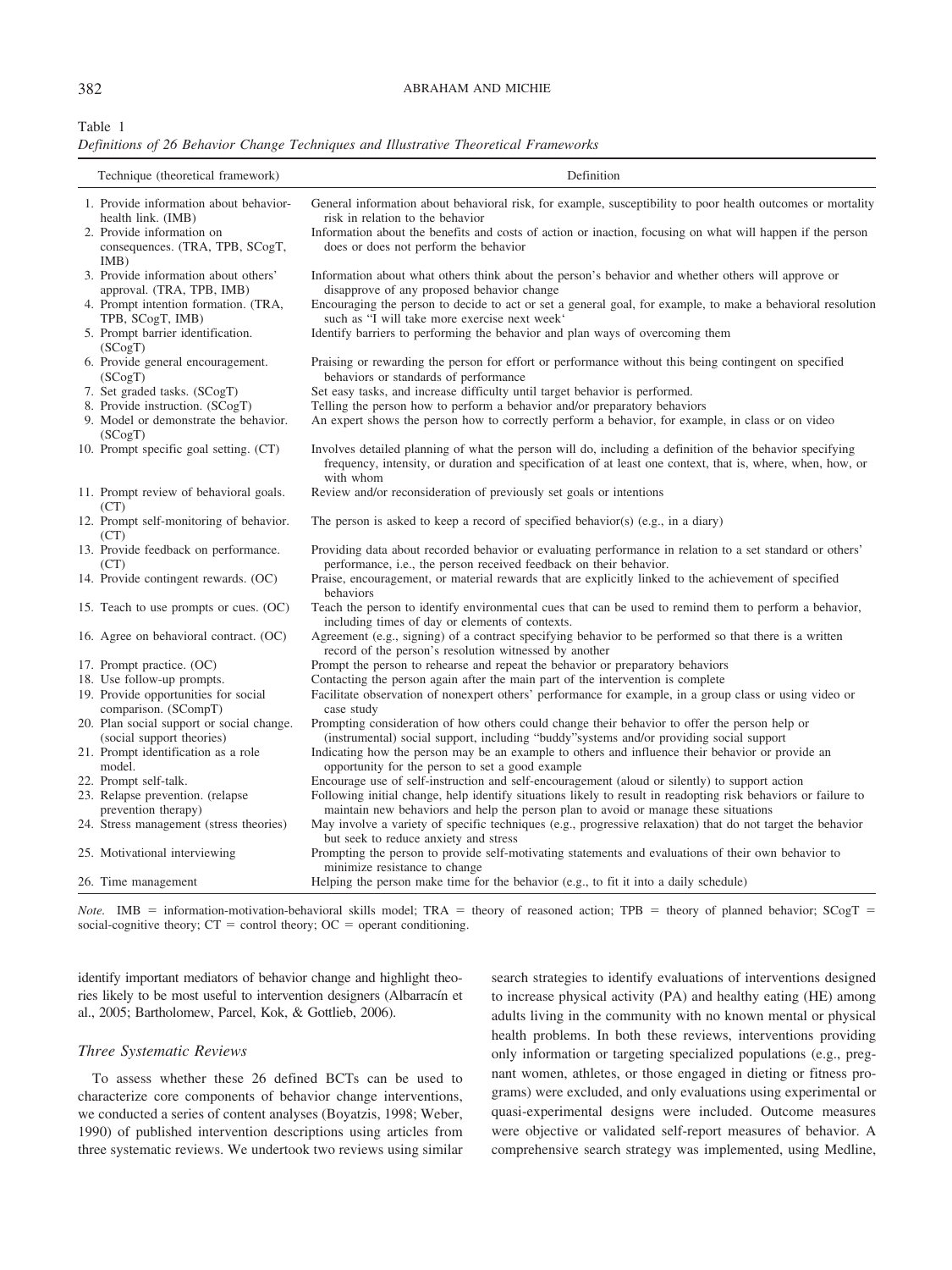Embase, PsycINFO, the Cochrane Central Controlled Trials Register, the Health Technology Assessment database, the Allied and Complementary Medicine Database, and the Health Management Information Consortium databases for articles in peer-reviewed journals from 1990 to 2005. For PA, 11,490 references were identified. After excluding duplicates, screening of abstracts, and data extraction checks, 34 articles reporting 29 studies met the inclusion criteria. Nineteen of these studies (66%) were conducted in the United States. For HE, 17,323 references were identified, and 23 articles reporting 22 studies met the inclusion criteria; 13 of these studies (59%) were conducted in the United States.

A third review was designed to assess whether changing cognitions specified by the theory of planned behavior (Ajzen, 1991) and social– cognitive theory (Bandura, 1977) resulted in changes in intention and behavior (Sheeran, Armitage, Rivia, & Webb, 2006). Experimental studies that met three criteria were included, namely random assignment of participants, significant change in cognition measures, and comparison of postintervention intention or behavior between at least two conditions. A comprehensive search strategy of databases including Web of Science, PsycINFO, UMI, and Dissertation Abstracts databases generated 24,475 references whose abstracts were evaluated for inclusion. In total, 214 independent intervention evaluations were identified, including 163 behavior change tests and 103 intention change tests. Of these, two thirds  $(N = 144)$  were available for coding. Three quarters (74%) targeted health-related intentions and behavior, including safer sex, diet, cancer screening, PA, smoking, and medication adherence.

#### *Sample of Intervention Manuals*

A sample of 13 detailed manuals and matching papers describing interventions designed to reduce HIV/AIDS risks were also coded. These manuals described how intervention designs were implemented in practice, often including illustrative materials. For example, we included *The ARIES Home Companion* (Gordon, Craver, Beadnell, & Rabin, 1992) and the *National Institute on Drug Abuse (NIDA) Counseling and Education Intervention Model* (NIDA, 1993). Lists of all coded evaluations and manuals are available.

# *Applying the Taxonomy of BCTs to Intervention Descriptions*

A total of 195 published intervention descriptions were generated by the three systematic reviews (29 PA, 22 HE, and 144 intention/behavior). Two psychologists independently used the coding instructions and technique definitions to identify BCTs in each description. The authors coded the PA and HE intervention descriptions, and Charles Abraham and a postdoctoral psychology researcher coded the 144 intention/behavior interventions. This researcher learned to use the coding manual by independently coding 11 published intervention descriptions (not included here) and by discussing these with Abraham, who had also independently coded the same 11 evaluations. Coding of the intention/ behavior intervention descriptions served two purposes. It provided a test of how reliably the coding manual could be applied to a larger, more varied set of intervention descriptions and allowed assessment of how easily a psychologist not involved in the development of the taxonomy could learn to use the coding manual.

These tests were extended by applying the taxonomy to 13 detailed intervention manuals. The same trained postdoctoral researcher and a postgraduate psychologist coded the manuals independently. The new coder was trained by Charles Abraham in a similar manner to the first postdoctoral researcher (as described above). In this case, however, only four practice articles were used, as well as discussion of BCT identification.

Finally, the 13 manuals were matched to 13 published evaluations of the same interventions. The trained postdoctoral researcher coded the articles first and the manuals 2 weeks later without access to the articles or their BCT coding when coding the manuals. Identifying text was removed from manuals prior to coding.

## Results

Reliability of identification of 26 BCT definitions was tested. Disagreements occurred when one coder identified a technique in an intervention description and the other coder judged the technique to be absent. Agreements arose when both coders identified the same technique or judged it to be absent. Cohen's (1960) kappa statistic was used to assess interrater reliability for each of the 26 techniques for each of the three reviews, resulting in 78 reliability tests. These are presented in Table 2, with the percentage of agreements recorded for each technique definition.

In 7 of 78 tests, both coders agreed that there were no instances of a technique in any of the intervention descriptions included in one of the three reviews. Such judgments represent 100% agreement but prohibit calculation of kappas. None of the HE interventions used Techniques 9 (model or demonstrate the behavior), 17 (prompt practice), 21 (prompt identification as a role model), or 22 (prompt self-talk). Technique 3 (provide information about others' approval) was only used in intention/behavior interventions included in the third review, and none of the interventions in this review used Technique 25 (motivational interviewing).

Among the other 71 tests, kappas ranged from 0.1 to 1.0 with a mean and median value of  $0.79$  ( $SD = 0.17$ ). Apart from two, all kappas were significant at  $p < .01$ . The percentage of disagreements per technique, per review, ranged from 0% to 38% with a mean of 7.3%, that is, an agreement rate of 93%. Landis and Koch (1977) suggested that kappa values of  $0.4 - 0.59$  indicate "moderate" interrater reliability, those of 0.6-0.79 indicate "substantial" reliability, and those above 0.8 are "outstanding." However, by convention, 0.7 is often regarded as indicative of acceptable or good interrater reliability. Of the 71 tests, 51 (72%) produced kappas of more than 0.7 and only  $10\%$  ( $N = 7$ ) fell below 0.6. Of these, two fell below 0.40. These results indicate that independent coders can use our coding manual to reliably identify the same defined techniques in published intervention descriptions.

Coding was found to be reliable for each review independently. Modal and mean kappa values and average percentage of disagreements were, respectively, 0.79, 0.80, and 8.2% for the PA review; 0.81, 0.82, and 6.7% for the HE review; and 0.75, 0.74, and 7.0% for the third, general intention/behavior review. No significant differences between kappa distributions were found across reviews or between review pairs (Mann–Whitney  $Us = 245.00, p = .70,$ for PA vs. HE; 262.00,  $p = .33$ , for PA vs. general; and 202.50,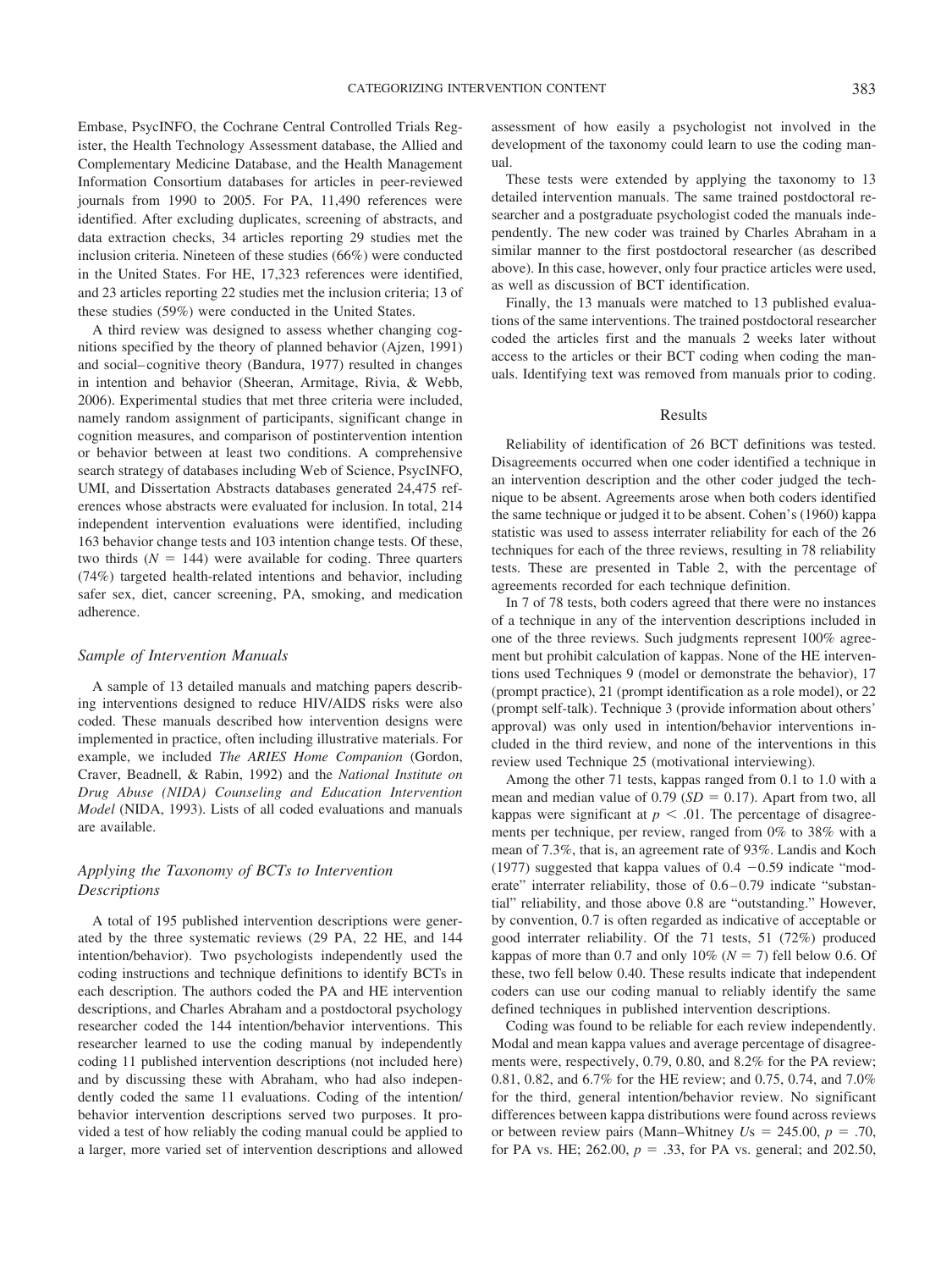#### 384 ABRAHAM AND MICHIE

#### Table 2

*Reliability of Technique Identification in Three Reviews and One Manual Set: Kappa and Percentage Agreement per Technique*

|  |                                                     | Physical activity |               | Healthy eating |             | Intention/behavior |               |                   |
|--|-----------------------------------------------------|-------------------|---------------|----------------|-------------|--------------------|---------------|-------------------|
|  | Technique                                           | κ                 | $%$ agreement | к              | % agreement | к                  | $%$ agreement | HIV/AIDS (% only) |
|  | 1. Provide general<br>information.                  | .86               | 93            | .90            | 96          | .51                | 77            | 100               |
|  | 2. Provide information on<br>consequences.          | .53               | 80            | .68            | 96          | .61                | 81            | 85                |
|  | 3. Provide information about<br>others' approval.   | N/A               | 100           | N/A            | 100         | .64                | 95            | 77                |
|  | 4. Prompt intention<br>formation.                   | .72               | 86            | .81            | 91          | .59                | 82            | 69                |
|  | 5. Prompt barrier<br>identification.                | .79               | 90            | .91            | 96          | .67                | 89            | 85                |
|  | 6. Provide general<br>encouragement.                | .39               | 62            | .62            | 82          | .46                | 94            | 77                |
|  | 7. Set graded tasks.                                | .66               | 90            | .74            | 91          | .92                | 99            | 85                |
|  | 8. Provide instruction.                             | .73               | 96            | .79            | 73          | .62                | 88            | 100               |
|  | 9. Model or demonstrate the<br>behavior.            | .62               | 86            | N/A            | 100         | .84                | 95            | 85                |
|  | 10. Prompt specific goal<br>setting.                | .79               | 89            | .62            | 91          | .62                | 91            | 92                |
|  | 11. Prompt review of<br>behavioral goals.           | .90               | 96            | 1.0            | 100         | 1.0                | 100           | 100               |
|  | 12. Prompt self-monitoring of<br>behavior.          | .93               | 96            | .89            | 96          | .87                | 97            | 85                |
|  | 13. Provide feedback on perfor-<br>mance.           | .75               | 90            | .79            | 91          | .74                | 92            | 77                |
|  | 14. Provide contingent<br>rewards.                  | .79               | 93            | .88            | 96          | 1.0                | 100           | 85                |
|  | 15. Teach to use prompts/cues.                      | 1.0               | 100           | 1.0            | 100         | $0.1$ $(ns)$       | 97            | 85                |
|  | 16. Agree on behavioral<br>contract.                | .84               | 96            | .78            | 96          | 1.0                | 100           | 85                |
|  | 17. Prompt practice.                                | .91               | 96            | N/A            | 100         | .85                | 93            | 77                |
|  | 18. Use follow-up prompts.                          | .86               | 93            | .70            | 91          | .83                | 97            | 69                |
|  | 19. Provide opportunities for<br>social comparison. | .78               | 90            | .51            | 86          | .75                | 88            | 92                |
|  | 20. Plan social support/social<br>change.           | .85               | 93            | .77            | 91          | .75                | 93            | 62                |
|  | 21. Prompt identification as a<br>role model.       | 1.0               | 100           | N/A            | 100         | .59                | 97            | 69                |
|  | 22. Prompt self-talk.                               | .84               | 94            | N/A            | 100         | .91                | 99            | 92                |
|  | 23. Relapse prevention                              | .78               | 90            | .88            | 96          | .85                | 99            | 92                |
|  | 24. Stress management                               | 1.0               | 100           | 1.0            | 100         | .85                | 98            | 85                |
|  | 25. Motivational interviewing                       | 1.0               | 100           | 1.0            | 100         | N/A                | 100           | 100               |
|  | 26. Time management                                 | .76               | 100           | 1.0            | 100         | 1.0                | 100           | 100               |

*Note.* All kappas significant at  $p < .01$  unless otherwise specified.  $\kappa s = 29$  (physical activity), 22 (healthy eating), 144 (intention/behavior), and 13 (HIV/AIDS manuals).  $N/A$  = not applicable.

 $\gamma p < .05$ .

 $p = .18$ , for HE vs. general), suggesting that technique definitions can be equally well applied to interventions with different behavioral targets and by psychologists who had and had not been involved in developing the technique taxonomy.

Good reliability was not demonstrated for 3 of the 26 technique definitions. Technique 6 (provide general encouragement) generated two of the lowest kappas (0.46 and 0.39). Technique 17 (teach to use prompts) was rarely observed, and although the authors agreed that no instances were observed in the PA and HE reviews, poor reliability was observed between Charles Abraham and the postdoctoral coder in applying this definition to studies in the third review. Finally, kappas for Technique 2 (provide information on consequences) fell below 0.7 (i.e., 0.53, 0.68, and 0.61) in all three reviews, indicating only moderate intercoder reliability.

Only 13 manuals were coded, and missing data prohibited calculation of kappas for many techniques, so only percentage of agreement is presented in Table 2. For each technique, 1 disagreement (out of 13) resulted in 92% agreement, 2 disagreements in 85% agreement, and so forth. Agreement rates ranged from 62% (5 disagreements) to 100%, with a mean and mode of 85% agreement. Only 4 of 26 technique definitions resulted in greater than 2 disagreements, namely, prompt intention formation, use follow-up prompts, prompt identification as a role model (all 69% agreement), and plan social support/social change (62% agreement).

Finally, comparisons of BCTs identified (by the same coder) in each of the 13 manuals and a published evaluation of the same intervention generated a correspondence rate of 74%, ranging from 31% to 100% across techniques. Moreover, in the 73% of in-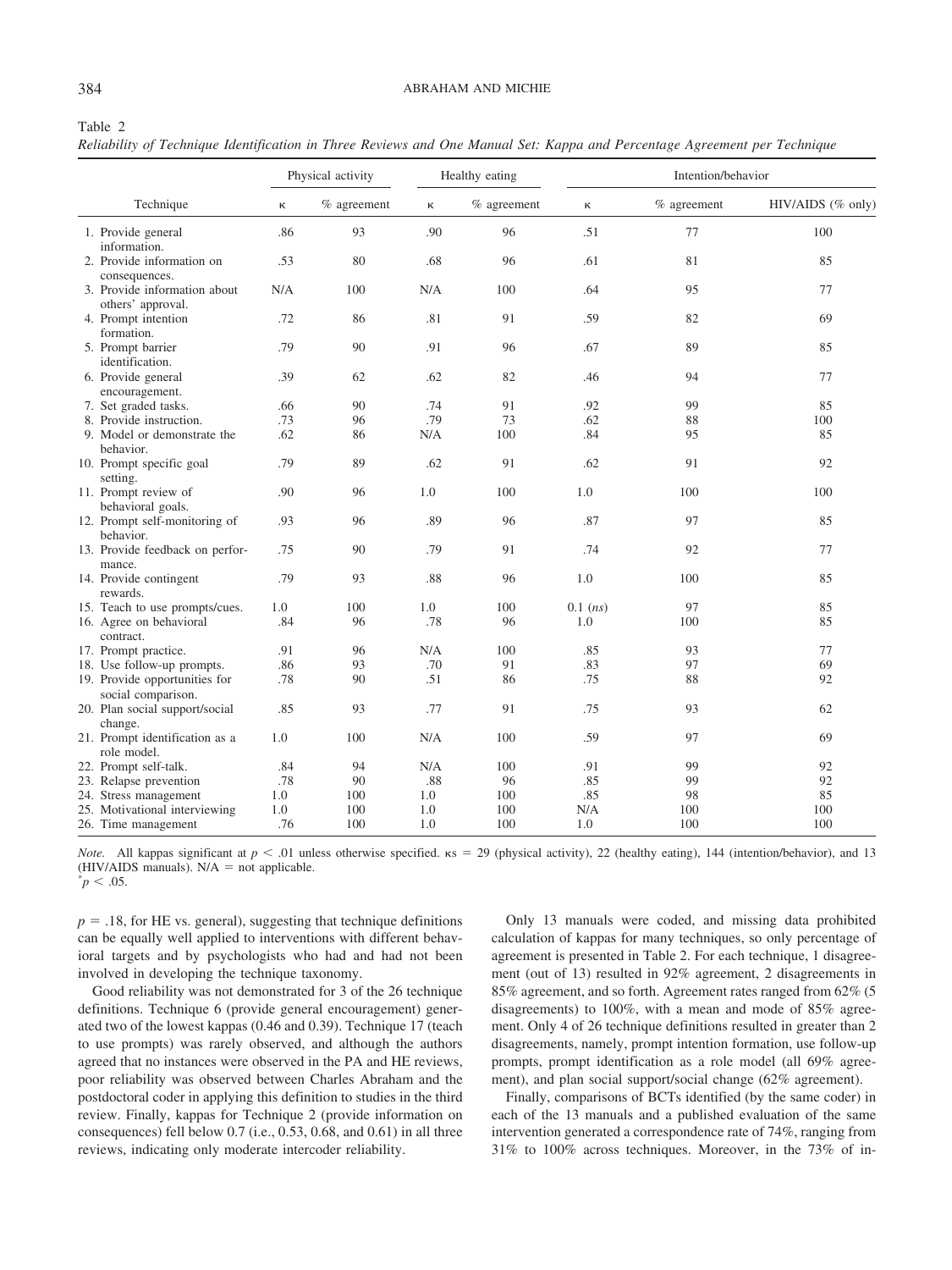stances when inclusion/exclusion of a technique was judged differently when examining an article compared with the matching manual, this was due to identification of the technique in the manual but not in the article. On average, 9.07 techniques were identified in manuals, but only 6.07 techniques were identified in articles, paired  $t(25) = 2.4$ ,  $p = .033$ , two-tailed.

# Discussion

The present research is the first systematic analysis that identifies potentially effective techniques included in behavior change interventions across behavioral domains. We have defined a set of theory-linked BCTs that can be used to characterize and differentiate between intervention content and so facilitate communication between intervention designers, adopters, and reviewers. We have shown that psychologists can reliably judge inclusion and exclusion of these techniques from published articles and intervention manuals and have illustrated how inclusion of these techniques can be linked to theory testing. This work demonstrates the feasibility of characterizing interventions in terms of common BCTs and provides a model for standardizing published descriptions of intervention content in terms of defined techniques that can be linked to mediating processes implied by theory. Standard categorization of intervention content could facilitate theoretical development by clarifying (e.g., through meta-analyses) which techniques, or combinations of techniques, are associated with effective behavior change within and across behavioral domains. Standardization would also facilitate the design of effective behavior change interventions and accurate replication of intervention content.

Reliability in identifying BCTs from 195 descriptions in published articles was good for 23 of the 26 defined techniques, indicating that currently available intervention descriptions can be readily and reliably profiled in terms of combinations of discrete techniques. Technique 6 (provide general encouragement) was included to describe the use of rewards and encouragement that were not contingent on behavioral performance. However, the definition appears to be too broad to allow identification of clearly equivalent behavior change procedures in interventions. Technique 15 (teach to use prompts or cues) was rarely observed, showed poor reliability between Charles Abraham and an independent psychologist, and requires further consideration or redefinition. Technique 2 (provide information on consequences) showed moderate intercoder reliability, and further clarification of this technique definition and retest reliability is required. Thus, 23 definitions represent discrete BCTs that psychologists can be easily trained to identify.

The same coding instructions were used by two psychologists not involved in development of the taxonomy to categorize BCTs in a small sample of detailed intervention manuals from a separate behavioral domain. Good reliability was observed (85%), suggesting that our instructions and definitions can be applied reliably to these much more detailed descriptions of intervention content after only brief training. Further testing will clarify whether elaboration of certain BCT definitions (e.g., plan social support/social change) is required to fully adapt our coding instructions for use with intervention manuals.

All interventions included in the PA and HE reviews were self-management interventions designed for adults living in the community without specialized histories in relation to the target behaviors. Yet these interventions varied markedly in their content. After resolving disagreements between coders through discussion of definitions, our categorization showed that the 29 PA interventions included between 1 and 14 of the 26 defined techniques (with a mean of 8 techniques per intervention), and the 22 HE interventions included between 1 and 13 techniques (with a mean of 6). Some techniques were commonly included in both types of interventions. For example, Technique 2, provide information about consequences, was included in 19 PA interventions (65%) and 10 HE interventions (45%). Other frequently included techniques were Technique 4, prompt intention formation (18  $PA = 62\%, 16 HE = 73\%$ , and Technique 5, prompt barrier identification (15 PA =  $52\%$ , 10 HE =  $45\%$ ). These data highlight the complexity of intervention designs and remind us that even interventions designed to change the same behavior among very similar target populations can differ markedly in their content. This further emphasizes the need to precisely categorize intervention content and so unmask such content differences.

Only two thirds of the techniques identified in intervention manuals were also identified in descriptions of the same interventions in journal articles by a trained coder previously found to apply the technique definitions in a reliable manner. Although larger samples are required to confirm this finding, the data indicate that pressure on journal space may curtail intervention descriptions in published articles. This may threaten replication fidelity because detailed manuals are not always accessible and are not presented in standardized formats. It also means that reviewers synthesizing findings on the basis of published evaluations may not be able to accurately and comprehensively identify intervention content.

The taxonomy presented here is not exhaustive. Other techniques with a range of application across behavioral domains could be defined, for example, use of fear appeals (Albarracín et al., 2005), and some BCTs may be especially important to one behavioral domain and not others. Nonetheless, this taxonomy provides a foundational first step toward standardization and accuracy of descriptions of behavior change intervention content, as called for by CONSORT. BCTs may be operationalized differently in different interventions and detailed procedures and materials should be available in manuals so that replication is possible. Intervention designers may also combine and modify techniques so that new definitions need to be established. However, identification of such variations and combinations depends on having initially established common definitions of techniques, just as the periodic table is critical to understanding molecular structure and chemical interactions.

In the longer term, the main implication of this research is not that existing intervention descriptions can be accurately characterized as distinct combinations of BCTs. Rather, by developing taxonomies of defined theory-linked BCTs, future intervention descriptions can include lists of consensually understood techniques, thereby establishing a common terminology in terms of which intervention content can be understood and compared across interventions, behavioral domains, and research teams. This would clarify links between inclusion of techniques and theory-specified change processes, links that are not always clear in published intervention descriptions at present (Bartholomew et al., 2006; Michie & Abraham, 2004). Detailed intervention manuals could then provide information on the operationalization of the BCTs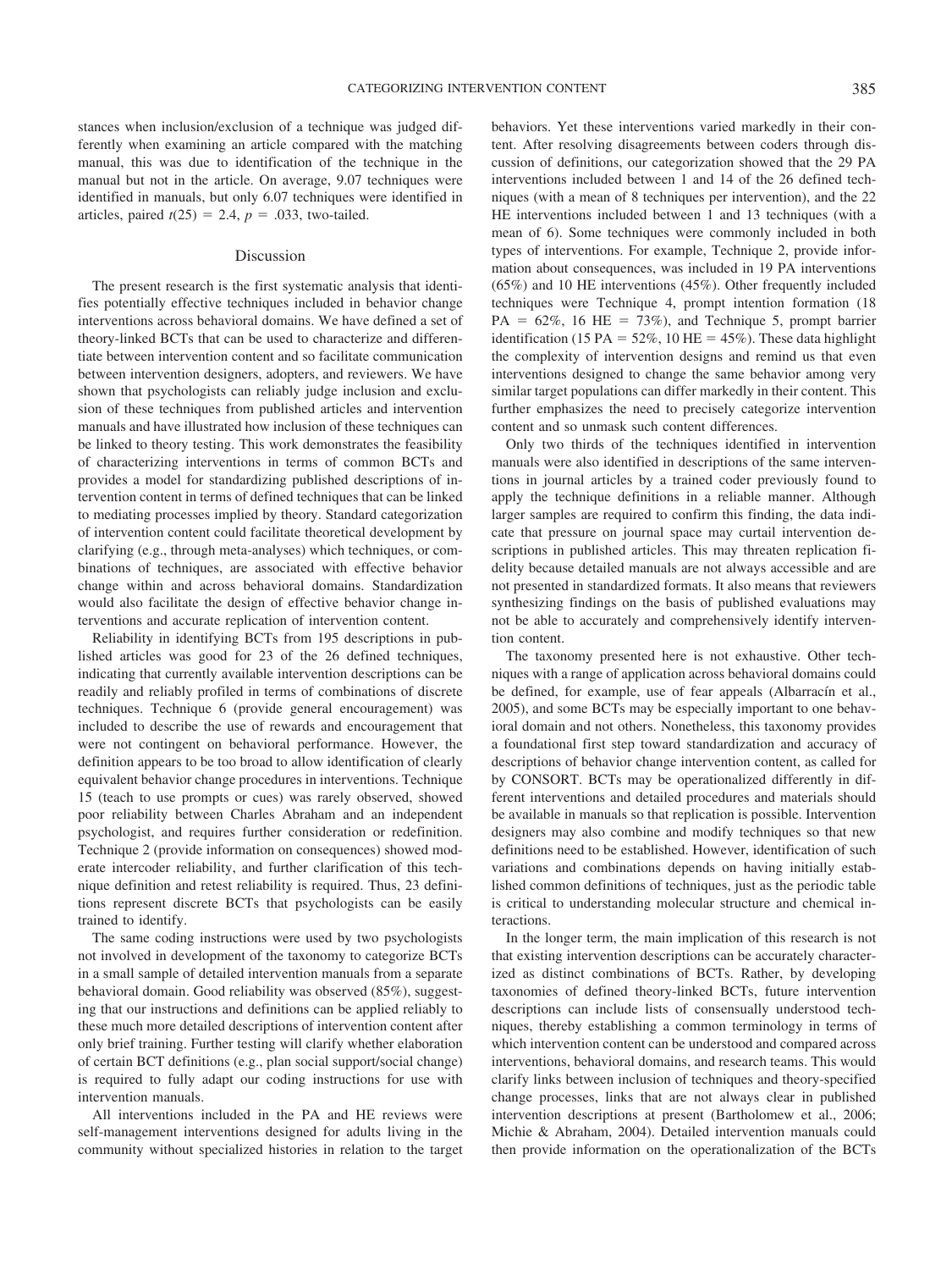listed in standardized published descriptions, including specific materials.

Audience characteristics are crucial to effectiveness (Albarracín et al., 2005; Durantini, Albarracín, Mitchell, Earl, & Gillette, 2006), and mode of delivery, type of materials, fidelity of implementation in relation to manual specifications, and the extent to which interventions are tailored to individuals or groups are all potentially important determinants of effectiveness (Davidson et al., 2003). However, specification of content is also critical, and at present, inadequate specification leads to uncertainty regarding when, and in what respects, differences in content affect effectiveness. This slows preparation of evidence-based guidelines for intervention designers and increases the risk that ineffective or unproven interventions may be adopted (cf. Nicassio, Meyerowitz, & Kerms, 2004). Developing standardized theory-linked taxonomies of BCTs is foundational to resolving the current variability in intervention description.

In conclusion, the present work provides a crucial first step toward establishing a common language in terms of which intervention designers, reviewers, and practitioners can clearly specify the content of behavior change interventions across domains and so clarify content differences between them. Adoption of such a taxonomy of BCTs could also facilitate theory testing through meta-analytic review of intervention effectiveness. In combination with this work, three related steps could accelerate progress in the science of behavior change. First, a supplement to the CONSORT and TREND statements could require authors to list BCTs included in their interventions, specifying links between included techniques and theoretical frameworks used to conceptualize potential change mechanisms. Second, authors could be required to describe all intervention features listed by Davidson et al. (2003). Third, standardized intervention manuals should be prepared for all published intervention evaluations (e.g., to be posted on journal Web sites) so that researchers and practitioners can discover how techniques constituting the content design of interventions were operationalized in practice.

#### References

- Abraham, C., Southby, L., Quandte, S., Krahé, B., & van der Sluijs, W. (2007). Identifying research-based persuasive messages in health promotion texts: An analysis of widely available European alcoholeducation leaflets. *Psychology & Health*, 22, 31-60.
- Ajzen, I. (1991). The theory of planned behavior. *Organizational Behavior and Human Decision Processes, 50,* 179 –211.
- Albarracín, D., Gillette, J. C., Earl, A. N., Glasman, L. R., Durantini, M. R., & Ho, M.-H. (2005). A test of major assumptions about behavior change: A comprehensive look at the effects of passive and active HIV-prevention interventions since the beginning of the epidemic. *Psychological Bulletin, 131,* 856 – 897.
- Austin, J. T., & Vancouver, J. B. (1996). Goal constructs in psychology: Structure, process, and content. *Psychological Review, 120,* 338 –375.
- Bandura, A. (1997). *Self-efficacy: The exercise of control.* NewYork: Freeman.
- Bartholomew, L. K., Parcel, G. S., Kok, G., & Gottlieb, N. H. (2006). *Planning health promotion programs: An intervention mapping approach.* San Francisco: Jossey-Bass.
- Bellg, A. J., Borrelli, B., Resnick, B., Hecht, J., Minicucci, D. S., Orly, M., et al. (2004). Enhancing treatment fidelity on health behavior change studies: Best practices and recommendations from the NIH Behavior Change Consortium. *Health Psychology, 23,* 443– 451.
- Berkman, L. F., & Syme, S. L. (1979). Social networks, host resistance and mortality: A nine year follow-up study of Alameda county residents. *American Journal of Epidemiology, 109,* 186 –204.
- Boyatzis, R. E. (1998). T*ransforming qualitative information: Thematic analysis and code development.* London: Sage.
- Carver, C. S. & Scheier, M. F. (1998). Control theory: A useful conceptual framework for personality-social, clinical and health psychology. *Psychological Bulletin, 92,* 111–135.
- Chambless, D. L., & Ollendick, T. H. (2001). Empirically supported psychological interventions: Controversies and evidence. *Annual Review of Psychology, 52,* 685–716.
- Cialdini, R. B. (1995). Principles and techniques of social influence. In A. Tesser (Ed.), *Advanced social psychology* (pp. 257–281). New York: McGraw-Hill.
- Cohen, J. (1960). A coefficient of agreement for nominal scales. *Educational and Psychological Measurement, 20,* 37– 46.
- Conn, V. S., Valentine, J. C., & Cooper, H. M. (2002). Interventions to increase physical activity among aging adults: A meta analysis. *Annals of Behavioral Medicine, 24,* 190 –200.
- Davidson, K. W., Goldstein, M., Kaplan, R. M., Kaufmann, P. G., Knatterund, G. L., Orleans, C. T., et al. (2003). Evidence-based behavioral medicine: What is it and how do we achieve it? *Annals of Behavioral Medicine, 26,* 161–171.
- Des Jarlais, D. C., Lyles, C., & Crepaz, N. (2004). Improving the reporting quality of nonrandomized evaluations of behavioral and public health interventions: The TREND statement. *American Journal of Public Health, 94,* 361–366.
- Durantini, M. R., Albarracín, D., Mitchell, A. L., Earl, A. N., & Gillette, J. C. (2006). Conceptualizing the influence of social agents of change: A meta-analysis of the effectiveness of HIV-prevention interventionists for different groups. *Psychological Bulletin, 132,* 212–248.
- Festinger, L. (1954). A theory of social comparison processes. *Human Relations, 7,* 117–140.
- Fishbein, M., & Ajzen, I. (1975). *Belief, attitude, intention and behavior: An introduction to theory and research.* Reading, MA: Addison Wesley.
- Fisher, J. D., & Fisher, W. A. (1992). Changing AIDS risk behavior. *Psychological Bulletin, 111,* 455– 474.
- Gollwitzer, P. M. (1999). Implementation intentions: Strong effects of simple plans. *American Psychologist, 54,* 493–503.
- Gordon, J., Craver, J., Beadnell, B., & Rabin, C. (1992). *The ARIES home companion.* Washington: School of Social Work, University of Washington.
- Hardeman, W., Griffin, S., Johnston, M., Kinmonth, A. L., & Warehman, N. J. (2000). Interventions to prevent weight gain: A systematic review of psychological models and behavior change methods. *International Journal of Obesity, 24,* 131–143.
- Herek, G. H., Ganzales-Rivers, M., Fead, F., & Welton, D. (2001). AIDS educational videos for gay and bisexual men: A content analysis. *Journal of the Gay and Lesbian Medical Association, 5,* 143–153.
- Hillsdon, M., Foster, C., Cavill, N., Crombie, H., & Naidoo, B. (2005). *The effectiveness of public health interventions for increasing physical activity among adults: A review of reviews. Evidence Briefing (2nd Edition).* London: Health Development Agency. Retrieved October 19, 2007, from http://www.nice.org.uk/p.aspx?o=505281.
- Inoue, S., Odagiri, Y., Wakui, S., Katoh, R., Moriguchi, T., Ohya, Y., & Shimomitsu, T. (2003). Randomized controlled trial to evaluate the effect of a physical activity intervention program based on behavioral medicine. *Journal of Tokyo Medical University, 61,* 154 –165.
- Landis, J., & Koch, G. (1977). The measurement of observer agreement for categorical data. *Biometrics, 33,* 159 –174.
- Leeman, J., Baernholdt, M., & Sandelowski, M. (2007). Developing a theory-based taxonomy of methods of implementing change in practice. *Journal of Advanced Nursing, 58,* 191–200.
- Locke, E. A., & Latham, G. P. (2002). Building a practically useful theory